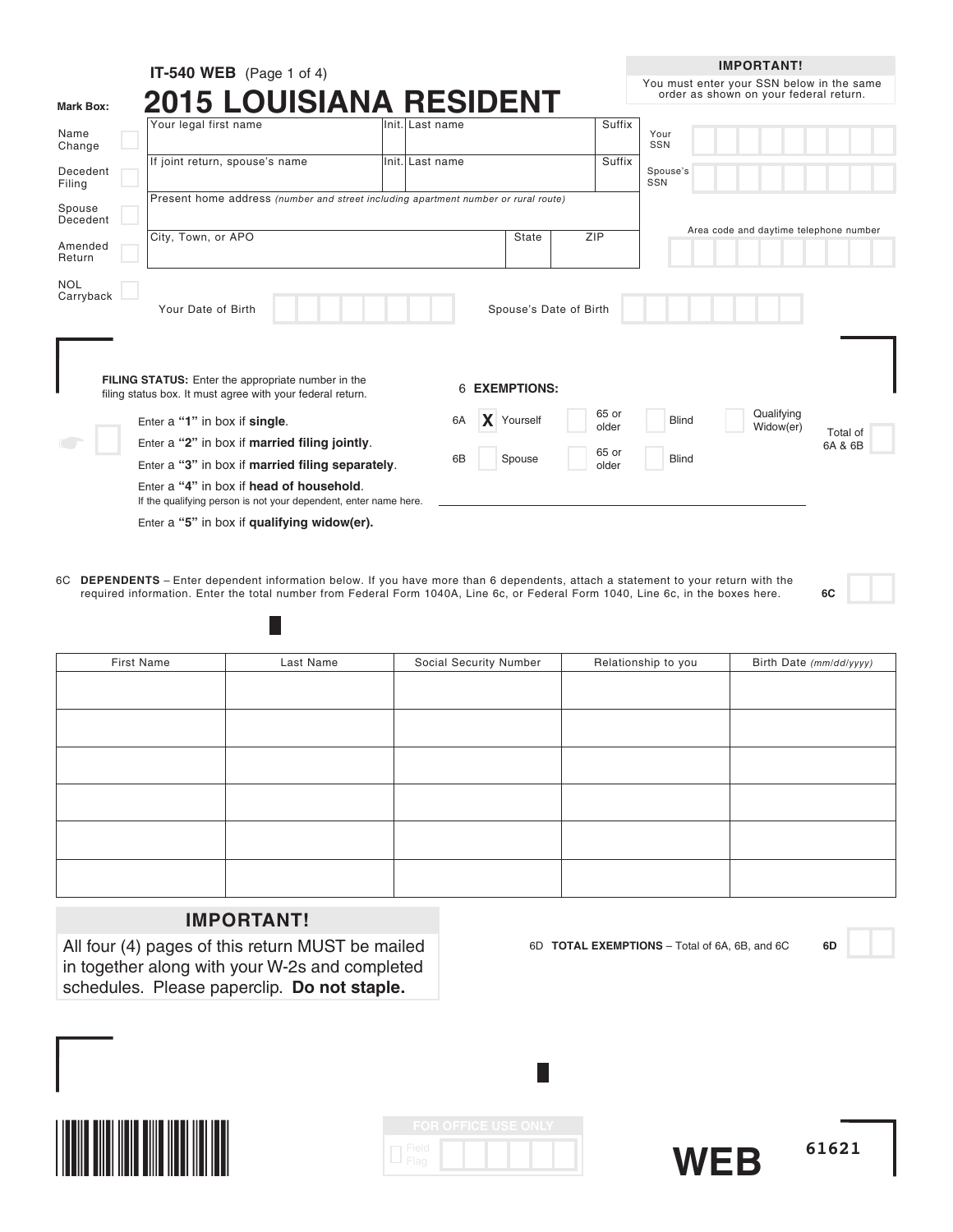|                 |     | IT-540 WEB (Page 2 of 4)<br>Enter your Social Security Number.                                                                                                                                                                                          |    |     |  |  |  |    |
|-----------------|-----|---------------------------------------------------------------------------------------------------------------------------------------------------------------------------------------------------------------------------------------------------------|----|-----|--|--|--|----|
|                 |     | If you are not required to file a federal<br>Mark this box and enter zero "0" on Line 16.<br>return, indicate wages here.                                                                                                                               |    |     |  |  |  |    |
| $\overline{7}$  |     | From Louisiana<br>FEDERAL ADJUSTED GROSS INCOME - If your Federal Adjusted Gross<br>Schedule E.<br>Income is less than zero, enter "0."<br>attached                                                                                                     | 7  |     |  |  |  |    |
|                 |     | If you did not itemize your deductions on your federal return, leave Lines 8A, 8B, and 8C blank and go to Line 9.                                                                                                                                       |    |     |  |  |  |    |
| 8Α              |     | FEDERAL ITEMIZED DEDUCTIONS                                                                                                                                                                                                                             | 8Α |     |  |  |  |    |
| 8B              |     | FEDERAL STANDARD DEDUCTION                                                                                                                                                                                                                              | 8Β |     |  |  |  |    |
| 8C              |     | EXCESS FEDERAL ITEMIZED DEDUCTIONS - Subtract Line 8B from Line 8A.                                                                                                                                                                                     | 8C |     |  |  |  |    |
| 9               |     | FEDERAL INCOME TAX - If your federal income tax has been decreased by a federal disaster<br>credit allowed by IRS, mark the box. See instructions for Schedule H.                                                                                       | 9  |     |  |  |  |    |
| 10              |     | YOUR LOUISIANA TAX TABLE INCOME - Subtract Lines 8C and 9 from Line 7. If less than zero, enter "0."<br>Use this figure to find your tax in the tax tables.                                                                                             | 10 |     |  |  |  |    |
| 11              |     | YOUR LOUISIANA INCOME TAX - Enter the amount from the tax table that corresponds with your filing status.                                                                                                                                               | 11 |     |  |  |  |    |
|                 |     | FEDERAL CHILD CARE CREDIT – Enter the amount from your Federal Form 1040A, Line 31, or Federal<br>12A   Form 1040, Line 49. This amount will be used to compute your 2015 Louisiana Nonrefundable Child Care<br>Credit.                                 |    | 12A |  |  |  |    |
|                 | 12B | 2015 LOUISIANA NONREFUNDABLE CHILD CARE CREDIT - Your Federal Adjusted Gross Income<br>must be GREATER THAN \$25,000 in order to claim a credit on this line. See Nonrefundable Child Care<br>Credit Worksheet.                                         |    | 12B |  |  |  |    |
| <b>CREDITS</b>  | 12C | AMOUNT OF LOUISIANA NONREFUNDABLE CHILD CARE CREDIT CARRIED FORWARD FROM 2011<br>THROUGH 2014 - See Nonrefundable Child Care Credit Worksheet.                                                                                                          |    | 12C |  |  |  |    |
| <b>TAX</b>      | 12D | 2015 LOUISIANA NONREFUNDABLE SCHOOL READINESS CREDIT - Your Federal Adjusted Gross<br>Income must be GREATER THAN \$25,000 in order to claim a credit on this line. See Nonrefundable<br>School Readiness Credit Worksheet.<br>$\overline{2}$<br>5<br>3 |    | 12D |  |  |  |    |
| <b>FUNDABLE</b> | 12E | AMOUNT OF LOUISIANA NONREFUNDABLE SCHOOL READINESS CREDIT CARRIED FORWARD<br>FROM 2011 through 2014 - See Nonrefundable School Readiness Credit Worksheet.                                                                                              |    | 12E |  |  |  |    |
|                 | 13  | Number of qualifying dependents<br>EDUCATION CREDIT See instructions, page 3.                                                                                                                                                                           |    | 13  |  |  |  | UU |
| NONRE           | 14  | OTHER NONREFUNDABLE TAX CREDITS - From Schedule G, Line 11                                                                                                                                                                                              |    | 14  |  |  |  | 00 |
|                 | 15  | TOTAL NONREFUNDABLE TAX CREDITS - Add Lines 12B through 14.                                                                                                                                                                                             |    | 15  |  |  |  |    |
|                 | 16  | ADJUSTED LOUISIANA INCOME TAX - Subtract Line 15 from Line 11. If the result is less than zero, or you<br>are not required to file a federal return, enter zero "0."                                                                                    |    | 16  |  |  |  |    |
|                 | 17  | Amount from the Consumer Use<br><b>CONSUMER USE TAX</b><br>Tax Worksheet, Line 2.<br>No use tax due.<br>You must mark one of these boxes.                                                                                                               |    | 17  |  |  |  |    |
|                 | 18  | TOTAL INCOME TAX AND CONSUMER USE TAX - Add Lines 16 and 17.                                                                                                                                                                                            |    | 18  |  |  |  |    |





Enter the first 4 characters of your last name in these boxes.



**CONTINUE ON NEXT PAGE.** 

 $\overline{\phantom{a}}$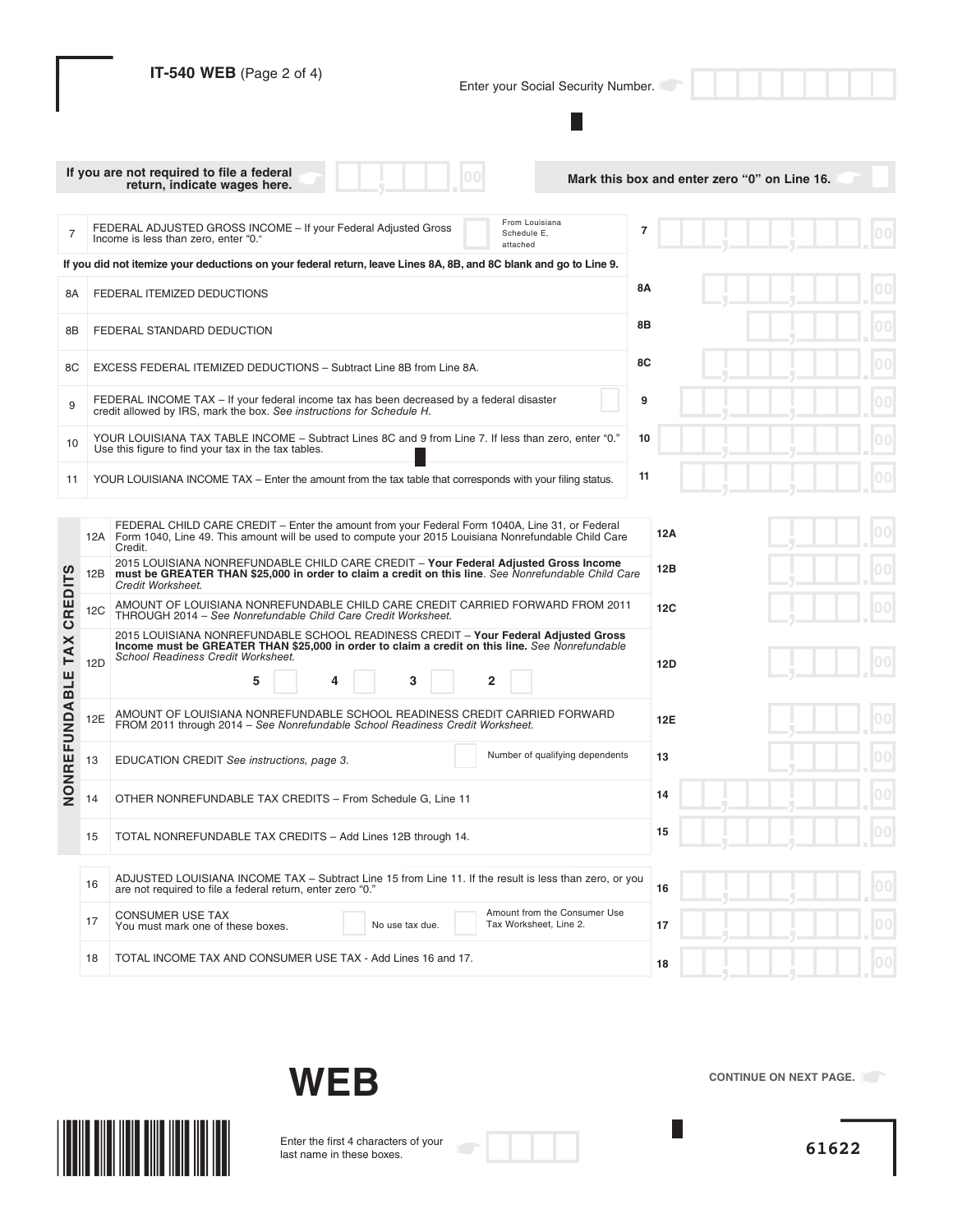# **IT-540 WEB** (Page 3 of 4)

Enter your Social Security Number.

 $\Box$ 

|                | 19       | 2015 LOUISIANA REFUNDABLE CHILD CARE CREDIT - Your Federal Adjusted Gross Income must<br>be EQUAL TO OR LESS THAN \$25,000 to claim the credit on this line. See instructions, page 14, and<br>Refundable Child Care Credit Worksheet.                                                                                    | 19        |
|----------------|----------|---------------------------------------------------------------------------------------------------------------------------------------------------------------------------------------------------------------------------------------------------------------------------------------------------------------------------|-----------|
|                | 19A      | Enter the qualified expense amount from the Refundable Child Care Credit Worksheet, Line 3.                                                                                                                                                                                                                               | 19A       |
| <b>CREDITS</b> | 19B      | Enter the amount from the Refundable Child Care Credit Worksheet, Line 6.                                                                                                                                                                                                                                                 | 19B       |
| <b>TAX</b>     | 20       | 2015 LOUISIANA REFUNDABLE SCHOOL READINESS CREDIT - Your Federal Adjusted Gross Income<br>must be EQUAL TO OR LESS THAN \$25,000 to claim the credit on this line. See Refundable School<br>Readiness Credit Worksheet.<br>$\overline{2}$<br>5<br>3<br>Δ                                                                  | 20        |
|                | 21       | EARNED INCOME CREDIT - See Louisiana Earned Income Credit (LA EIC) Worksheet, Line 3.                                                                                                                                                                                                                                     | 21        |
| REFUNDABLE     | 22       | LOUISIANA CITIZENS INSURANCE CREDIT<br>22A<br>See instructions, page 3.                                                                                                                                                                                                                                                   | 22        |
|                | 23       | OTHER REFUNDABLE TAX CREDITS - From Schedule F, Line 7                                                                                                                                                                                                                                                                    | 23        |
|                | 24       | AMOUNT OF LOUISIANA TAX WITHHELD FOR 2015 - Attach Forms W-2 and 1099.                                                                                                                                                                                                                                                    | 24        |
|                | 25       | AMOUNT OF CREDIT CARRIED FORWARD FROM 2014                                                                                                                                                                                                                                                                                | 25        |
| PAYMENTS       | 26       | AMOUNT OF ESTIMATED PAYMENTS MADE FOR 2015                                                                                                                                                                                                                                                                                | 26        |
|                | 27       | AMOUNT PAID WITH EXTENSION REQUEST                                                                                                                                                                                                                                                                                        | 27        |
|                | 28<br>29 | TOTAL REFUNDABLE TAX CREDITS AND PAYMENTS - Add Lines 19, and 20 through 27. Do not include<br>amounts on Lines 19A, 19B and 22A.<br>OVERPAYMENT – If Line 28 is greater than Line 18, subtract Line 18 from Line 28. Your overpayment may be                                                                             | 28        |
|                | 30       | reduced by the Underpayment of Estimated Tax Penalty. Otherwise, go to Line 36.<br>UNDERPAYMENT PENALTY – See instructions for Underpayment Penalty, page 13 and Form R-210R.<br>If you are a farmer, check the box.                                                                                                      | 29<br>30  |
|                | 31       | <b>ADJUSTED OVERPAYMENT</b> – If Line 29 is greater than Line 30, subtract Line 30 from Line 29. If Line 30 is greater<br>than Line 29, subtract Line 29 from Line 30, and enter the balance on Line 36.                                                                                                                  | 31        |
|                | 32       | TOTAL DONATIONS - From Schedule D, Line 25                                                                                                                                                                                                                                                                                | 32        |
|                | 33       | SUBTOTAL – Subtract Line 32 from Line 31. This amount of overpayment is available for credit or refund.                                                                                                                                                                                                                   | 33        |
|                | 34       | <b>CREDIT</b><br>AMOUNT OF LINE 33 TO BE CREDITED TO 2016 INCOME TAX                                                                                                                                                                                                                                                      | 34        |
|                |          | AMOUNT TO BE REFUNDED – Subtract Line 34 from Line 33. If mailing to LDR, use Address 2 on the next page.                                                                                                                                                                                                                 |           |
| REFUND DUE     | 35       | <b>REFUND</b><br>Enter a "2" in box if you want to receive your refund by paper check.<br>Enter a "3" in box if you want to receive your refund by direct deposit. Complete<br>information below. If information is unreadable, or if you do not make a refund<br>selection, you will receive your refund by paper check. | 35        |
|                |          | <b>DIRECT DEPOSIT INFORMATION</b>                                                                                                                                                                                                                                                                                         |           |
|                |          | Will this refund be forwarded to a financial<br>institution located outside the United States?<br>Savings<br>Type:<br>Checking                                                                                                                                                                                            | Yes<br>No |
|                |          | Routing<br>Account<br>Number<br>Number                                                                                                                                                                                                                                                                                    |           |
|                |          | WEB<br><b>COMPLETE AND SIGN RETURN ON NEXT PAGE.</b>                                                                                                                                                                                                                                                                      |           |
|                |          | Enter the first 4 characters of your<br>last name in these boxes.                                                                                                                                                                                                                                                         | 61623     |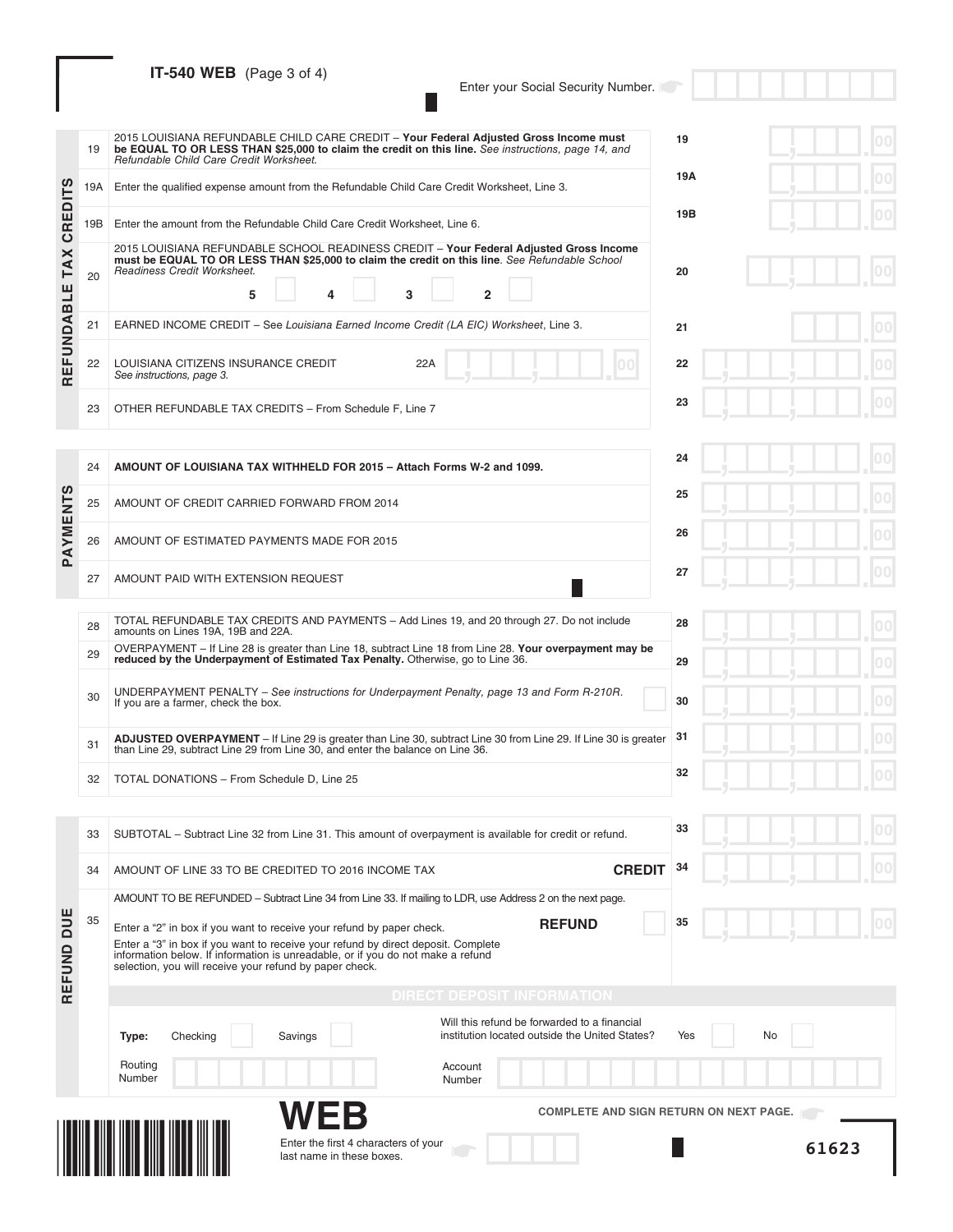**IT-540 WEB** (Page 4 of 4)

Enter your Social Security Number.

|           | 36 | AMOUNT YOU OWE - If Line 18 is greater than Line 28, subtract Line 28 from Line 18.                                                                                                       | 36 |  |
|-----------|----|-------------------------------------------------------------------------------------------------------------------------------------------------------------------------------------------|----|--|
|           | 37 | ADDITIONAL DONATION TO THE MILITARY FAMILY ASSISTANCE FUND                                                                                                                                | 37 |  |
|           | 38 | ADDITIONAL DONATION TO THE COASTAL PROTECTION AND RESTORATION FUND                                                                                                                        | 38 |  |
| LOUISIANA | 39 | ADDITIONAL DONATION TO LOUISIANA FOOD BANK ASSOCIATION                                                                                                                                    | 39 |  |
|           | 40 | ADDITIONAL DONATION TO THE SNAP FRAUD AND ABUSE DETECTION AND PREVENTION FUND                                                                                                             | 40 |  |
| DUE       | 41 | INTEREST - From the Interest Calculation Worksheet, page 13, Line 5.                                                                                                                      | 41 |  |
| AMOUNTS   | 42 | DELINQUENT FILING PENALTY - From the Delinguent Filing Penalty Calculation Worksheet, page 13, Line 7.                                                                                    | 42 |  |
|           | 43 | DELINQUENT PAYMENT PENALTY - From Delinquent Payment Penalty Calculation Worksheet, page 13, Line 7.                                                                                      | 43 |  |
|           | 44 | UNDERPAYMENT PENALTY – See instructions for Underpayment Penalty, page 13, and<br>Form R-210R. If you are a farmer, check the box.                                                        | 44 |  |
|           | 45 | BALANCE DUE LOUISIANA - Add Lines 36 through 44. If mailing to<br><b>PAY THIS AMOUNT.</b><br>LDR, use address 1 below. For electronic payment options, see page<br>1 of the instructions. | 45 |  |
|           |    |                                                                                                                                                                                           |    |  |

## **DO NOT SEND CASH.**

## **IMPORTANT!**

All four (4) pages of this return MUST be mailed in together along with your W-2s and completed schedules. Please paperclip. **Do not staple.**

I declare that I have examined this return, and to the best of my knowledge, it is true and complete. Declaration of paid preparer is based on all available information. If I made a contribution to the START Savings Program, I consent that my Social Security Number may be given to the Louisiana Office of Student Financial Assistance to properly identify the<br>START Savings Program account holder. If mar ment of individual income tax refunds through the method as described on Line 35. Your Signature **Signature Signature Community** Date **Community** Date Signature of paid preparer other than taxpayer Spouse's Signature (If filing jointly, both must sign.) Date Date Date Telephone number of paid preparer Date Enter the first 4 characters of your last name in these boxes. Social Security Number, PTIN, or FEIN of paid preparer **Mail Balance Due Return with Payment {Address} Individual Income Tax Return** S) TO: Department of Revenue **1 ທ SPEC Calendar year return due 5/15/2016** P. O. Box 3550  $\pmb{\omega}$ Baton Rouge, LA 70821-3550 **CODE** ۔<br>ס **Mail All Other Individual Income Tax Returns**  $\overline{a}$ <u> Hillingan ka</u> **2** TO: Department of Revenue P. O. Box 3440 Baton Rouge, LA 70821-3440 **WEB 61624**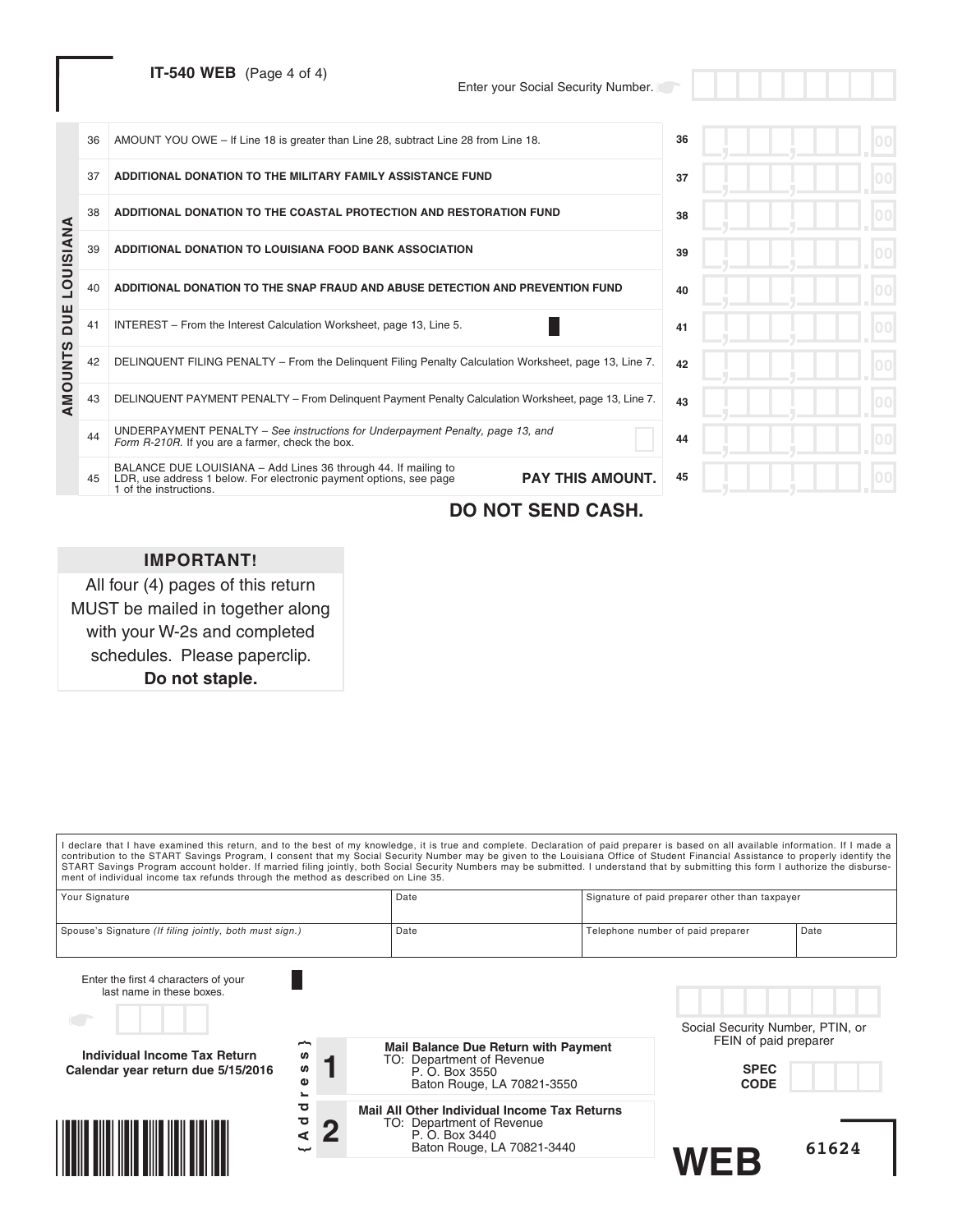**ATTACH TO RETURN IF COMPLETED.**

## **SCHEDULE D –** 2015 DONATION SCHEDULE

Individuals who file an individual income tax return and have overpaid their tax may choose to donate all or part of their overpayment shown on Line 31 of Form IT-540 to the organizations or funds listed below. Enter on Lines 2 through 24, the portion of the overpayment you wish to donate. The total on Line 25 cannot exceed the amount of your overpayment on Line 31 of Form IT-540.

|                                  |                | Adjusted Overpayment- From IT-540, Line 31                          |                |                          |    | $\mathbf{1}$                                                         |    | 00 |
|----------------------------------|----------------|---------------------------------------------------------------------|----------------|--------------------------|----|----------------------------------------------------------------------|----|----|
|                                  |                |                                                                     |                |                          |    |                                                                      |    |    |
|                                  | $\overline{2}$ | The Military Family Assistance<br>Fund                              | $\overline{2}$ |                          | 14 | Louisiana Coalition Against<br>Domestic Violence, Inc.               | 14 |    |
|                                  | 3              | <b>Coastal Protection and</b><br><b>Restoration Fund</b>            | 3              |                          | 15 | Decorative Lighting on the<br>Crescent City Connection               | 15 |    |
|                                  | $\overline{4}$ | <b>SNAP Fraud and Abuse</b><br><b>Detection and Prevention Fund</b> | 4              |                          | 16 | Operation and Maintenance of<br>the New Orleans Ferries              | 16 |    |
|                                  | 5              | The START Program                                                   | 5              | $\overline{\phantom{0}}$ | 17 | Louisiana National Guard Honor<br><b>Guard for Military Funerals</b> | 17 |    |
| $\overline{\phantom{0}}$<br>LINE | 6              | Wildlife Habitat and Natural<br>Heritage Trust Fund                 | 6              | LINE<br>Щ                | 18 | <b>Bastion Community of Resilience</b>                               | 18 |    |
| $\overline{0}$                   | $\overline{7}$ | Louisiana Cancer Trust Fund                                         | $\overline{7}$ | $\circ$                  | 19 | The Louisiana Youth Leadership<br>Seminar Corporation                | 19 |    |
| <b>DONATIONS</b>                 | 8              | Louisiana Animal Welfare<br>Commission                              | 8              | <b>DONATIONS</b>         | 20 | Lighthouse for the Blind in New<br>Orleans                           | 20 |    |
|                                  | 9              | Louisiana Food Bank Association                                     | 9              |                          | 21 | The Louisiana Association for<br>the Blind                           | 21 |    |
|                                  | 10             | Make-A-Wish Foundation of the<br>Texas Gulf Coast and Louisiana     | 10             |                          | 22 | Louisiana Center for the Blind                                       | 22 |    |
|                                  | 11             | Louisiana Association of United<br>Ways/LA 2-1-1                    | 11             |                          | 23 | Affiliated Blind of Louisiana, Inc.                                  | 23 |    |
|                                  | 12             | <b>American Red Cross</b>                                           | 12             |                          | 24 | Louisiana State Troopers<br>Charities, Inc.                          | 24 |    |
|                                  | 13             | Dreams Come True, Inc.                                              | 13             |                          |    |                                                                      |    |    |
|                                  |                |                                                                     |                |                          |    |                                                                      |    |    |

<sup>25</sup> TOTAL DONATIONS – Add Lines 2 through 24. This amount cannot be more than Line 1. Also, enter this amount on Form IT-540, Line 32. **<sup>25</sup>**

**61625**

 $|00|$ 

**WEB**

П

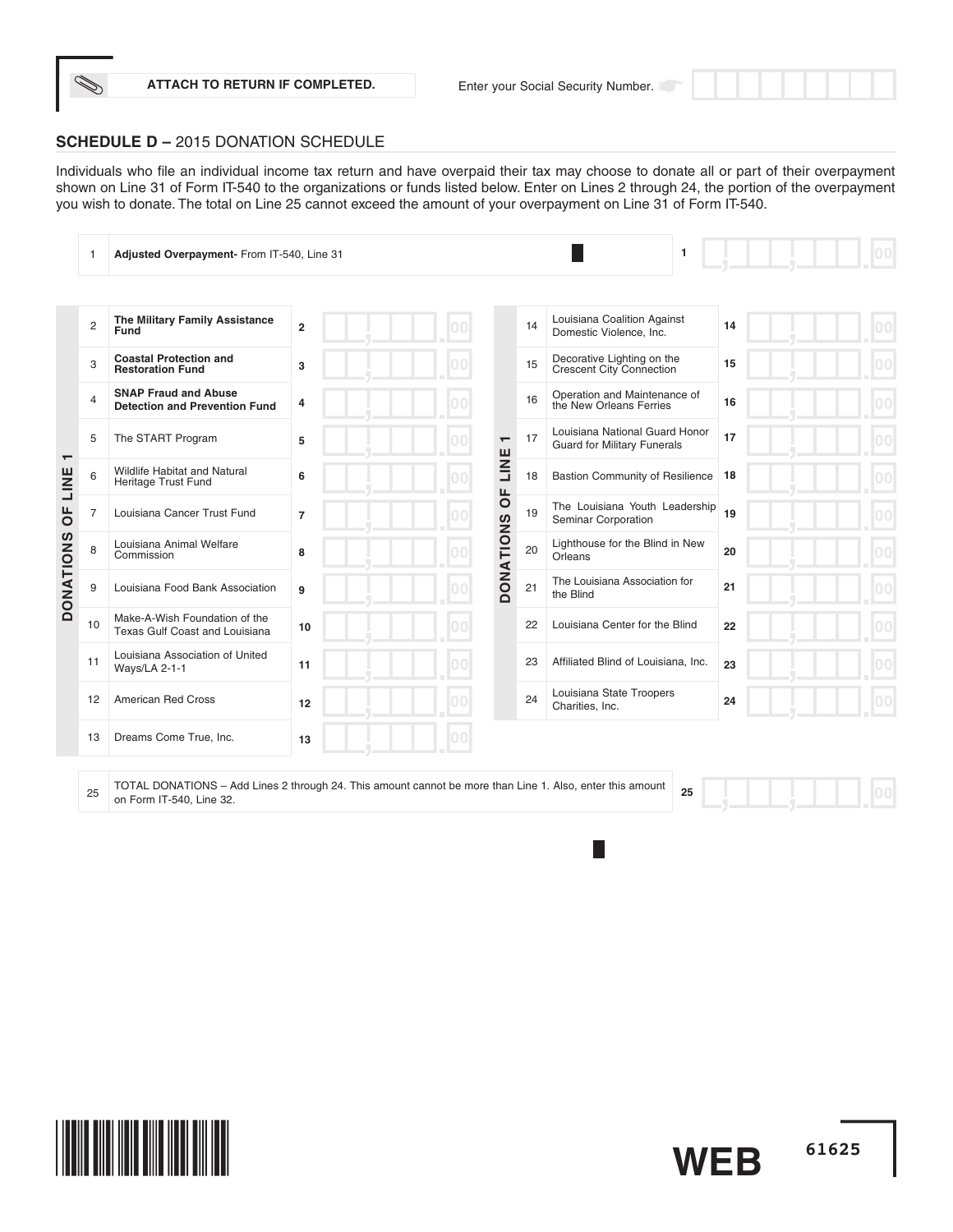|                | ATTACH TO RETURN IF COMPLETED.                                                                                                                                                                                                                                |      |                        |                                                            |        |                |
|----------------|---------------------------------------------------------------------------------------------------------------------------------------------------------------------------------------------------------------------------------------------------------------|------|------------------------|------------------------------------------------------------|--------|----------------|
|                | <b>SCHEDULE E - 2015 ADJUSTMENTS TO INCOME</b>                                                                                                                                                                                                                |      |                        | Enter your Social Security Number.                         |        |                |
| $\mathbf{1}$   | FEDERAL ADJUSTED GROSS INCOME - Enter the amount from your Federal Form 1040EZ, Line 4,<br>OR Federal Form 1040A, Line 21, OR Federal Form 1040, Line 37. Check box if amount is less than zero.                                                              |      |                        | 1                                                          |        | 00             |
| $\overline{c}$ | INTEREST AND DIVIDEND INCOME FROM OTHER STATES AND THEIR POLITICAL<br><b>SUBDIVISIONS</b>                                                                                                                                                                     |      |                        | $\overline{2}$                                             |        | 0 <sup>0</sup> |
| 2A             | RECAPTURE OF START CONTRIBUTIONS                                                                                                                                                                                                                              |      |                        | 2A                                                         |        | 00             |
| 3              | TOTAL - Add Lines 1, 2, and 2A.                                                                                                                                                                                                                               |      |                        | 3                                                          |        | 100            |
|                | <b>EXEMPT INCOME</b> – Enter on Lines 4A through 4H the amount of exempted income included in Line 1 above.<br>Enter description and associated code, along with the dollar amount. See instructions beginning on page 5.<br><b>Exempt Income Description</b> |      | Code                   |                                                            | Amount |                |
| 4A             |                                                                                                                                                                                                                                                               |      | Е                      | 4A                                                         |        | $ 00\rangle$   |
| 4B             |                                                                                                                                                                                                                                                               |      | Е                      | 4B                                                         |        | 0 <sup>0</sup> |
| 4C             |                                                                                                                                                                                                                                                               |      | Е                      | 4C                                                         |        | 00             |
| 4D             |                                                                                                                                                                                                                                                               |      | Е                      | 4D                                                         |        | 00             |
| 4E             |                                                                                                                                                                                                                                                               |      | Е                      | 4E                                                         |        | 100            |
| 4F             |                                                                                                                                                                                                                                                               |      | Е                      | 4F                                                         |        | 00             |
| 4G             |                                                                                                                                                                                                                                                               |      | Е                      | 4G                                                         |        | 00             |
| 4H             |                                                                                                                                                                                                                                                               |      | Е                      | 4H                                                         |        | 00             |
| 4 <sup>1</sup> | <b>EXEMPT INCOME BEFORE APPLICABLE FEDERAL TAX - Add Lines 4A</b><br>through 4H.                                                                                                                                                                              |      |                        | 41                                                         |        | 100            |
| 4J             | FEDERAL TAX APPLICABLE TO EXEMPT INCOME - Use Option 1 or Option 2, see<br>instructions.                                                                                                                                                                      |      |                        | 4J                                                         |        | 100            |
| 4K             | EXEMPT INCOME - Subtract Line 4J from Line 4I.                                                                                                                                                                                                                |      |                        | 4Κ                                                         |        | 00             |
| 5A             | LOUISIANA ADJUSTED GROSS INCOME BEFORE IRC 280C EXPENSE ADJUSTMENT -<br>Subtract Line 4K from Line 3.                                                                                                                                                         |      |                        | 5Α                                                         |        | $ 00\rangle$   |
| 5Β             | IRC 280C EXPENSE ADJUSTMENT                                                                                                                                                                                                                                   |      |                        | 5B                                                         |        | 00             |
| 5C             | LOUISIANA ADJUSTED GROSS INCOME - Subtract Line 5B from Line 5A. Also, enter this<br>amount on Form IT-540, Line 7. Mark the box on Form IT-540, Line 7, indicating that Schedule E<br>was used.                                                              |      |                        | 5C                                                         |        | $ 00\rangle$   |
|                | <b>Description -</b> See instructions beginning on page 5.                                                                                                                                                                                                    | Code |                        | <b>Description -</b> See instructions beginning on page 5. |        | Code           |
|                | Interest and Dividends on US Government Obligations                                                                                                                                                                                                           | 01E  |                        | <b>START Savings Program Contribution</b>                  |        | 09E            |
|                | Louisiana State Employees' Retirement Benefits                                                                                                                                                                                                                | 02E  | Military Pay Exclusion |                                                            |        | 10E            |
|                | Taxpayer date retired:<br>Spouse date retired                                                                                                                                                                                                                 |      |                        |                                                            |        |                |

Taxpayer date retired: \_\_\_\_\_\_\_\_\_\_\_\_\_\_\_ Spouse date retired \_\_\_\_\_\_\_\_\_\_\_\_\_\_\_ 02E Louisiana State Teachers' Retirement Benefits<br>Taxpayer date retired: \_\_\_\_\_\_\_\_\_\_\_\_\_\_\_Spouse date retired: Louisiana State Teachers' Retirement Benefits<br>Taxpayer date retired: \_\_\_\_\_\_\_\_\_\_\_\_\_\_\_\_Spouse date retired: \_\_\_\_\_\_\_\_\_\_\_\_\_\_\_\_\_\_\_\_| 03E Federal Retirement Benefits Taxpayer date retired: \_\_\_\_\_\_\_\_\_\_\_\_\_\_\_ Spouse date retired: \_\_\_\_\_\_\_\_\_\_\_\_\_\_\_ 04E Other Retirement Benefits Provide name or statute: Taxpayer date retired: \_\_\_\_\_\_\_\_\_\_\_\_\_\_\_\_\_ Spouse date retired: 05E Annual Retirement Income Exemption for Taxpayers 65 or over Provide name of pension or annuity: \_\_\_\_\_\_\_\_\_\_\_\_\_\_\_\_\_\_\_\_\_\_\_\_\_\_\_\_\_\_\_\_\_\_\_\_\_ 06E Taxable Amount of Social Security **1999** 107E Native American Income 08E

| <b>Description -</b> See <i>mstructions</i> beginning on page 5. |     |  |  |  |
|------------------------------------------------------------------|-----|--|--|--|
| <b>START Savings Program Contribution</b>                        | 09E |  |  |  |
| Military Pay Exclusion                                           | 10E |  |  |  |
| Road Home                                                        | 11E |  |  |  |
| <b>Recreation Volunteer</b>                                      | 13E |  |  |  |
| Volunteer Firefighter                                            | 14E |  |  |  |
| <b>Voluntary Retrofit Residential Structure</b>                  | 16E |  |  |  |
| Elementary and Secondary School Tuition                          | 17E |  |  |  |
| Educational Expenses for Home-Schooled Children                  | 18E |  |  |  |
| <b>Educational Expenses for Quality Public Education</b>         | 19E |  |  |  |
| Capital Gain from Sale of Louisiana Business                     | 20E |  |  |  |
| Other, see instructions, page 6.<br>Identify:                    | 49E |  |  |  |



**File electronically!** *www.revenue.louisiana.gov/fileonline*

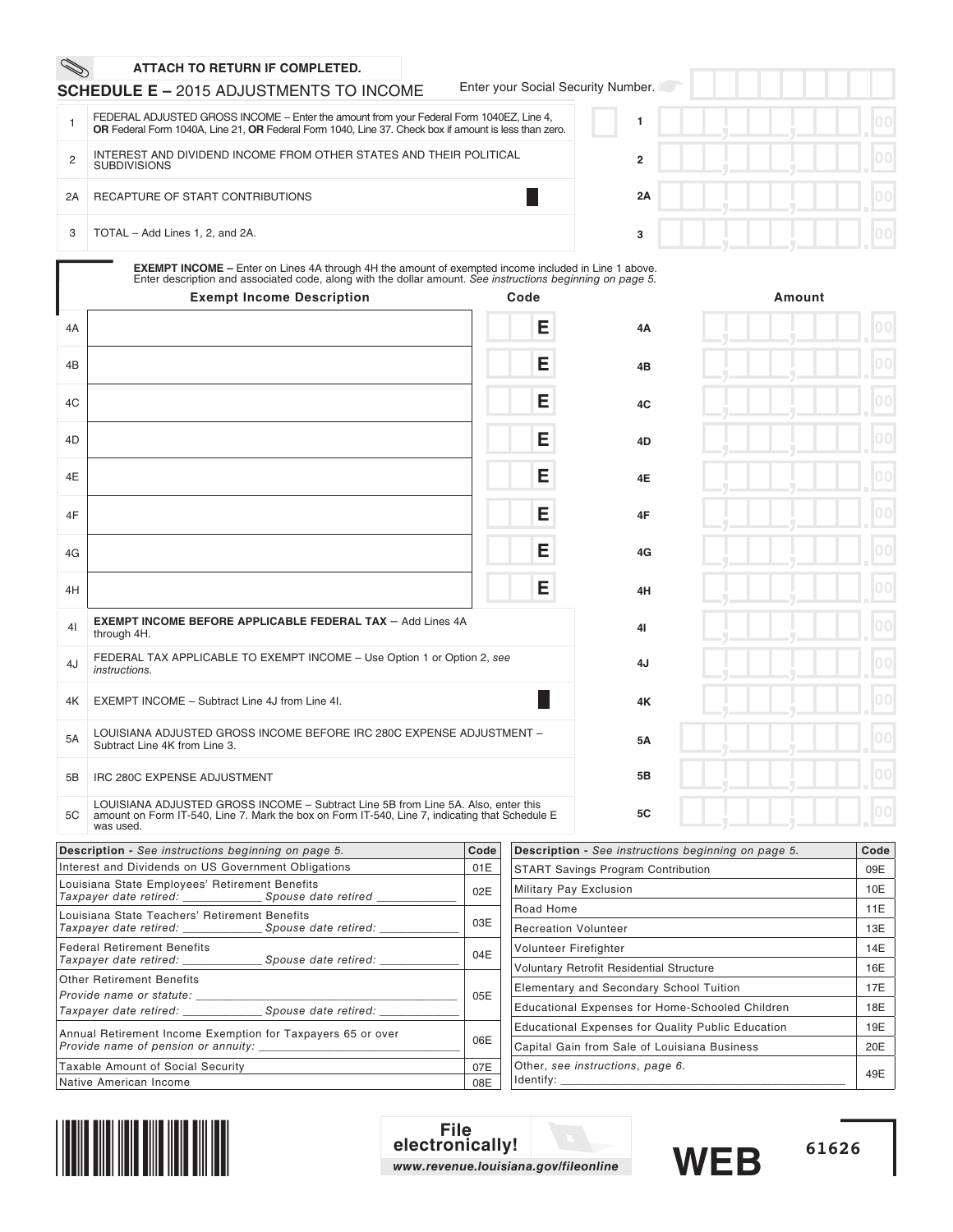**ATTACH TO RETURN IF COMPLETED.**

### **2015 Louisiana School Expense Deduction Worksheet**

| Your Name | Your<br>Number<br>security:<br>social |
|-----------|---------------------------------------|
|           |                                       |

- **I.** This worksheet should be used to calculate the three School Expense Deductions listed below. Refer to Revenue Information Bulletin 12-008 and 09-019 on LDR's website.
	- 1. **Elementary and Secondary School Tuition** R.S. 47:297.10 provides a deduction for amounts paid during the tax year for tuition and fees required for your dependent child's enrollment in a nonpublic elementary or secondary school that complies with the criteria set forth in Brumfield v. Dodd and Section 501(c)(3) of the Internal Revenue Code or to any public elementary or secondary laboratory school that is operated by a public college or university. The school can verify that it complies with the criteria. The deduction is equal to the actual amount of tuition and fees paid per dependent, limited to \$5,000. The tuition and fees that can be deducted include amounts paid for tuition, fees, uniforms, textbooks and other supplies **required** by the school.
	- 2. **Educational Expenses for Home-Schooled Children** R.S. 47:297.11 provides a deduction for educational expenses paid during the tax year for home-schooling your dependent child. In order to qualify for the deduction, you must be approved by the State Board of Elementary and Secondary Education (BESE) for home-schooling. The deduction is equal to 50 percent of the actual qualified educational expenses paid for the home-schooling per dependent, limited to \$5,000. Qualified educational expenses include amounts paid for the purchase of textbooks and curricula necessary for home-schooling.
	- 3. **Educational Expenses for a Quality Public Education** R.S. 47:297.12 provides a deduction for the fees or other amounts paid during the tax year for a quality education of a dependent child enrolled in a public elementary or secondary school, including Louisiana Department of Education approved charter schools. The deduction is equal to 50 percent of the amounts paid per dependent, limited to \$5,000. The amounts that can be deducted include amounts paid for uniforms, textbooks and other supplies **required** by the school.
- **II.** On the chart below, list the name of each qualifying dependent and the name of the school the student attends. If the student is home-schooled, enter "home-schooled." Enter an "X" in the box in column 1 if your dependent qualifies for the Elementary and Secondary School Tuition deduction, column 2 for Educational Expenses for Home-Schooled Children deduction, or column 3 for Quality Public Education deduction. If you have more than six qualifying dependents, attach a statement to your return with the required information.

| <b>Student</b> | <b>Name of Qualifying Dependent</b> | <b>Name of School</b> | Deduction as described<br>in Section I |   |   |  |  |
|----------------|-------------------------------------|-----------------------|----------------------------------------|---|---|--|--|
|                |                                     |                       |                                        | 2 | 3 |  |  |
| A              |                                     |                       |                                        |   |   |  |  |
| B              |                                     |                       |                                        |   |   |  |  |
| C              |                                     |                       |                                        |   |   |  |  |
| D              |                                     |                       |                                        |   |   |  |  |
| Е              |                                     |                       |                                        |   |   |  |  |
|                |                                     |                       |                                        |   |   |  |  |

**III.** Using the letters that correspond to each qualifying dependent listed in Section II, list the amount paid per student for each qualifying expense. For students attending a qualifying school, the expense must be for an item required by the school. Refer to the information in Section I to determine which expenses qualify for the deduction. Retain copies of cancelled checks, receipts and other documentation in order to support the amount of qualifying expenses. **If you checked column 1 in Section II, skip the 50% calculation below; however, the deduction is still limited to \$5,000.**

| <b>Qualifying Expense</b>                                                        | List the amount paid for each student as listed in Section II. |     |     |     |     |     |  |  |  |  |  |
|----------------------------------------------------------------------------------|----------------------------------------------------------------|-----|-----|-----|-----|-----|--|--|--|--|--|
|                                                                                  | A                                                              | B   | C   | D   | E   | F   |  |  |  |  |  |
| Tuition and Fees                                                                 |                                                                |     |     |     |     |     |  |  |  |  |  |
| School Uniforms                                                                  |                                                                |     |     |     |     |     |  |  |  |  |  |
| Textbooks, or Other Instructional Materials                                      |                                                                |     |     |     |     |     |  |  |  |  |  |
| Supplies                                                                         |                                                                |     |     |     |     |     |  |  |  |  |  |
| Total (add amounts in each column)                                               |                                                                |     |     |     |     |     |  |  |  |  |  |
| If column 2 or 3 in Section II was checked.<br>multiply by:                      | 50%                                                            | 50% | 50% | 50% | 50% | 50% |  |  |  |  |  |
| <b>Deduction per Student - Enter the result</b><br>or \$5,000 whichever is less. |                                                                |     |     |     |     |     |  |  |  |  |  |

**IV.** Total the Deduction per Student in Section III, based on the deduction for which the students qualified as marked in boxes 1, 2, or 3 in Section II.

| Enter the Elementary and Secondary School Tuition Deduction here and on IT-540, Schedule E, code 17E.                       |  |
|-----------------------------------------------------------------------------------------------------------------------------|--|
| Enter the Educational Expenses for Home-Schooled Children Deduction here and on IT-540, Schedule E, code 18E. $\frac{1}{5}$ |  |
| Enter the Educational Expenses for a Quality Public Education Deduction here and on IT-540, Schedule E, code 19E.           |  |



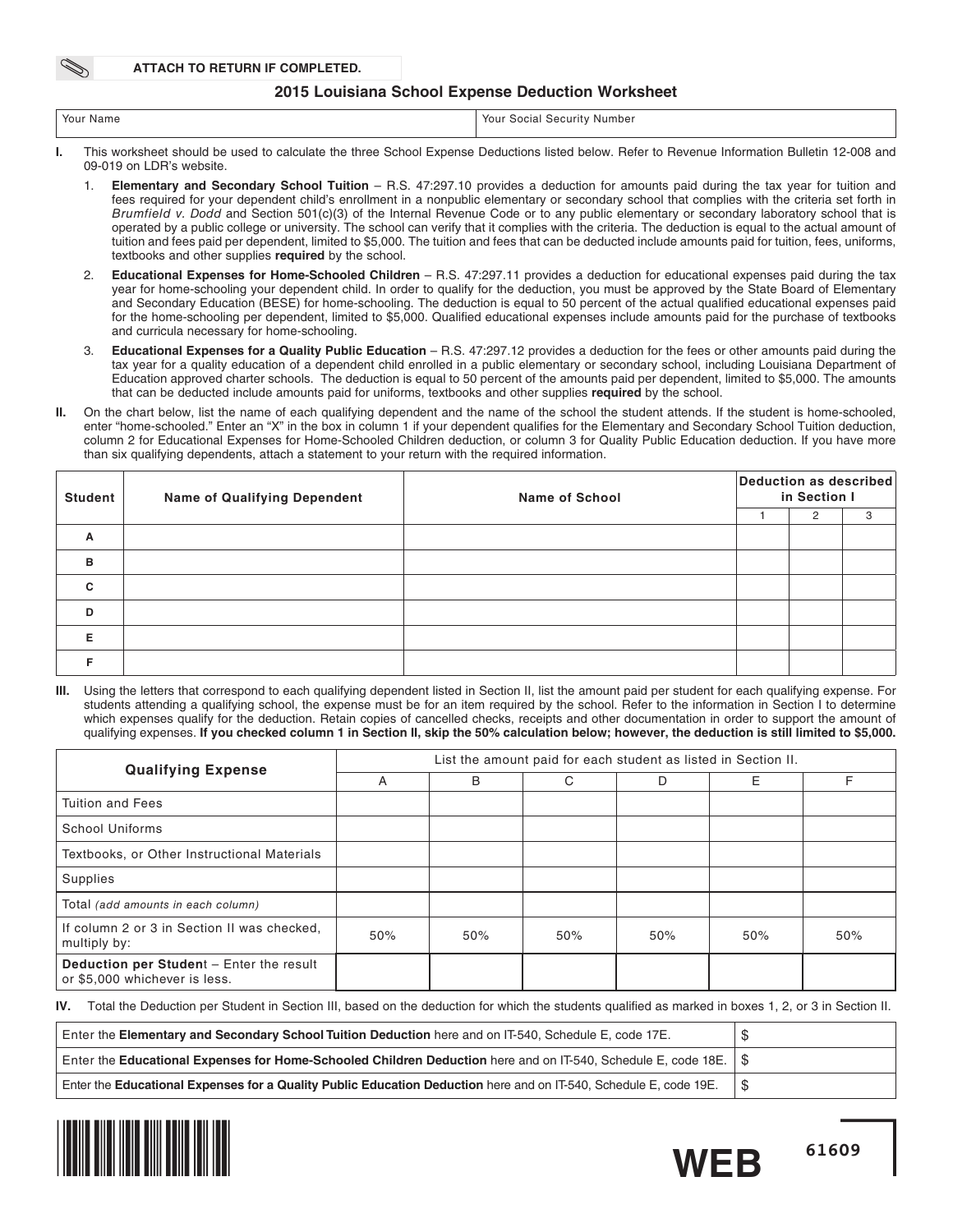|                      |                                                                                                                                         |      |                    | ATTACH TO RETURN IF COMPLETED. |      |           |                                                                                                                  |      |                                              |                                 |      |
|----------------------|-----------------------------------------------------------------------------------------------------------------------------------------|------|--------------------|--------------------------------|------|-----------|------------------------------------------------------------------------------------------------------------------|------|----------------------------------------------|---------------------------------|------|
|                      |                                                                                                                                         |      |                    |                                |      |           | Enter your Social Security Number.                                                                               |      |                                              |                                 |      |
|                      | <b>SCHEDULE F</b> - 2015 REFUNDABLE TAX CREDITS                                                                                         |      |                    |                                |      |           |                                                                                                                  |      |                                              |                                 |      |
| 1                    |                                                                                                                                         |      |                    |                                |      |           | Credit for amounts paid by certain military servicemembers for obtaining Louisiana Hunting and Fishing Licenses. |      |                                              |                                 |      |
| 1A                   | Yourself                                                                                                                                |      |                    |                                |      |           |                                                                                                                  |      |                                              | State of issue                  |      |
|                      |                                                                                                                                         |      |                    |                                |      |           | or State Identification                                                                                          |      |                                              | State of issue                  |      |
| 1B                   | Spouse                                                                                                                                  |      |                    |                                |      |           |                                                                                                                  |      |                                              | State of issue                  |      |
|                      |                                                                                                                                         |      |                    |                                |      |           | or State Identification                                                                                          |      |                                              | State of issue                  |      |
| 1C                   | Dependents: List dependent names.                                                                                                       |      |                    |                                |      |           |                                                                                                                  |      |                                              |                                 |      |
|                      |                                                                                                                                         |      |                    |                                |      |           |                                                                                                                  |      |                                              |                                 |      |
|                      |                                                                                                                                         |      |                    |                                |      |           |                                                                                                                  |      |                                              |                                 |      |
|                      |                                                                                                                                         |      |                    |                                |      |           |                                                                                                                  |      |                                              |                                 |      |
|                      |                                                                                                                                         |      |                    |                                |      |           |                                                                                                                  |      |                                              |                                 |      |
| 1D                   | Enter the total amount of fees paid for Louisiana hunting and fishing licenses                                                          |      |                    |                                |      |           |                                                                                                                  |      |                                              |                                 |      |
|                      | purchased for the listed individuals. Enter the reduced credit in box 1E. See instructions. 1D                                          |      |                    |                                |      |           |                                                                                                                  |      | 1E                                           |                                 |      |
|                      | <b>Additional Refundable Credits</b>                                                                                                    |      |                    |                                |      |           |                                                                                                                  |      |                                              |                                 |      |
|                      | Enter description and associated code, along with the dollar amount. See instructions beginning on page 7.<br><b>Credit Description</b> |      |                    |                                | Code |           | <b>Amount prior to Reduction</b>                                                                                 |      |                                              | <b>Amount of Credit Claimed</b> |      |
|                      |                                                                                                                                         |      |                    |                                |      |           |                                                                                                                  |      |                                              |                                 |      |
| 2                    |                                                                                                                                         |      |                    |                                | F    | 2Α        |                                                                                                                  | 00   | 2                                            |                                 | 00   |
| 3                    |                                                                                                                                         |      |                    |                                | F    | 3Α        |                                                                                                                  |      | 3                                            |                                 | 00   |
|                      |                                                                                                                                         |      |                    |                                |      |           |                                                                                                                  |      |                                              |                                 |      |
| 4                    |                                                                                                                                         |      |                    |                                | F    | 4A        |                                                                                                                  |      | 4                                            |                                 | 00   |
| 5                    |                                                                                                                                         |      |                    |                                | F    | <b>5A</b> |                                                                                                                  | 5    |                                              |                                 | 100  |
|                      |                                                                                                                                         |      |                    |                                |      |           |                                                                                                                  |      |                                              |                                 |      |
| 6                    |                                                                                                                                         |      |                    |                                | F    | 6A        |                                                                                                                  | 100  | 6                                            |                                 | 00   |
|                      | OTHER REFUNDABLE TAX CREDITS - Add Lines 1E, and 2 through 6. Also, enter this amount on                                                |      |                    |                                |      |           |                                                                                                                  |      | 7                                            |                                 | 00   |
| 7                    | Form IT-540, Line 23.                                                                                                                   |      |                    |                                |      |           |                                                                                                                  |      |                                              |                                 |      |
|                      | Additional Refundable Credits listed in the Tax Credit Registry                                                                         |      |                    |                                |      |           |                                                                                                                  |      |                                              |                                 |      |
|                      |                                                                                                                                         |      | 8                  |                                |      |           |                                                                                                                  |      |                                              |                                 |      |
|                      |                                                                                                                                         |      |                    |                                |      |           |                                                                                                                  |      |                                              |                                 |      |
|                      | For Lines 8 through 10, enter the<br><b>LDR State Certification Number</b>                                                              |      |                    |                                |      |           |                                                                                                                  |      |                                              |                                 |      |
|                      | from Form R-6135, for credits<br>claimed on Lines 2 through 6.                                                                          |      | 9                  |                                |      |           |                                                                                                                  |      |                                              |                                 |      |
|                      |                                                                                                                                         |      |                    |                                |      |           |                                                                                                                  |      |                                              |                                 |      |
|                      |                                                                                                                                         |      | 10                 |                                |      |           |                                                                                                                  |      |                                              |                                 |      |
|                      |                                                                                                                                         |      |                    |                                |      |           |                                                                                                                  |      |                                              |                                 |      |
| <b>Description</b>   |                                                                                                                                         | Code | <b>Description</b> |                                | Code |           | <b>Description</b>                                                                                               | Code | <b>Description</b>                           |                                 | Code |
| <b>Inventory Tax</b> |                                                                                                                                         | 50F  | Mentor-Protégé     |                                | 57F  |           | Solar Energy Systems - Non-<br>Leased                                                                            | 64F  | Retention and Modernization                  |                                 | 70F  |
|                      | Ad Valorem Natural Gas                                                                                                                  | 51F  | Milk Producers     |                                | 58F  |           | School Readiness Child Care<br>Provider                                                                          | 65F  | Conversion of Vehicle to<br>Alternative Fuel |                                 | 71F  |

| <b>Description</b>                | code | Description                                  | Code | <b>Description</b>                                  | code | <b>Description</b>                                  | <b>Code</b> |
|-----------------------------------|------|----------------------------------------------|------|-----------------------------------------------------|------|-----------------------------------------------------|-------------|
| <b>Inventory Tax</b>              | 50F  | Mentor-Protégé                               | 57F  | Solar Energy Systems - Non-<br>Leased               | 64F  | Retention and Modernization                         | 70F         |
| Ad Valorem Natural Gas            | 51F  | Milk Producers                               | 58F  | School Readiness Child Care<br>Provider             | 65F  | Conversion of Vehicle to<br><b>Alternative Fuel</b> | 71F         |
| Ad Valorem Offshore Vessels       | 52F  | <b>Technology Commercialization</b>          | 59F  | School Readiness Child Care<br>Directors and Staff  | 66F  | Digital Interactive Media &<br>Software             | 73F         |
| <b>Telephone Company Property</b> | 54F  | <b>Historic Residential</b>                  | 60F  | School Readiness Business -<br>Supported Child Care | 67F  | Solar Energy Systems - Leased                       | 74F         |
| Prison Industry Enhancement       | 55F  | Angel Investor                               | 61F  | School Readiness Fees and                           |      | Other Refundable Credit                             | 80F         |
| Urban Revitalization              | 56F  | <b>Musical and Theatrical</b><br>Productions | 62F  | Grants to Resource and Referral<br>Agencies         | 68F  |                                                     |             |







**61627**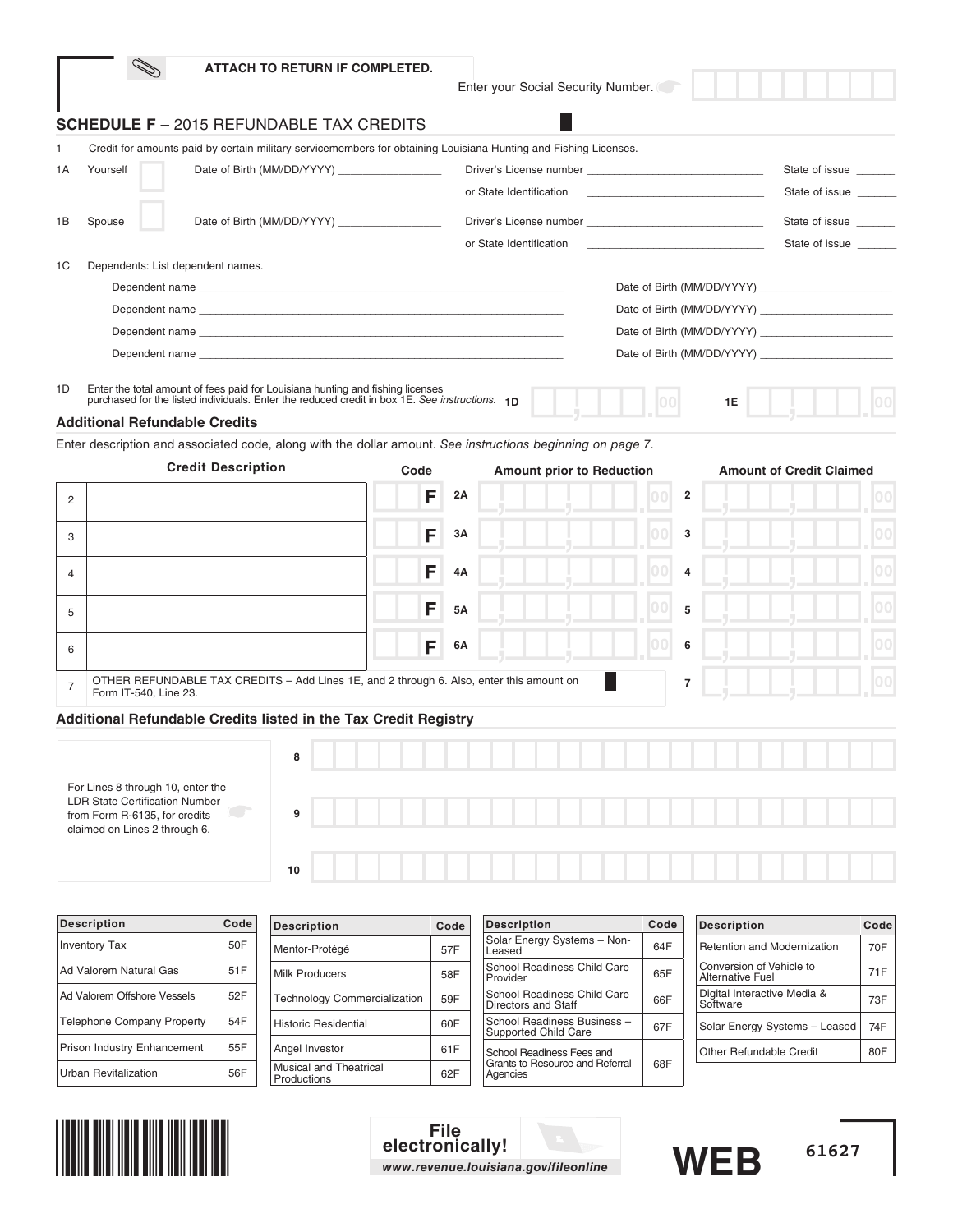Enter your Social Security Number.

## **SCHEDULE G** – 2015 NONREFUNDABLE TAX CREDITS

Í

CREDIT FOR TAX LIABILITIES PAID TO OTHER STATES – A copy of the return filed with the other states must be<br>submitted with this schedule. Complete the table below and enter the total on Line 1L. Round to the nearest dollar.

| Column 1:<br>State                                           | Column 2:<br>Income Earned in<br><b>Other States</b> | Column 3:<br>Net Tax Liability Paid<br>to Other States | Column 4:<br>Percentage of Income<br>Earned | Column 5:<br>Louisiana Tax on<br>Income Earned in<br><b>Other States</b> | Column 6:<br><b>Credit for Taxes Paid</b><br>to Other States |
|--------------------------------------------------------------|------------------------------------------------------|--------------------------------------------------------|---------------------------------------------|--------------------------------------------------------------------------|--------------------------------------------------------------|
| 1A.                                                          | \$                                                   | \$                                                     | $\frac{1}{6}$                               | \$                                                                       | \$                                                           |
| 1B.                                                          | \$                                                   | \$                                                     | $\frac{1}{6}$                               | \$                                                                       | \$                                                           |
| 1C.                                                          | \$                                                   | \$                                                     | $\%$                                        | \$                                                                       | \$                                                           |
| 1D.                                                          | \$                                                   | \$                                                     | $\%$                                        | \$                                                                       | \$                                                           |
| 1E.                                                          | \$                                                   | \$                                                     | $\frac{1}{6}$                               | \$                                                                       | \$                                                           |
| 1F.                                                          | \$                                                   | \$                                                     | $\%$                                        | \$                                                                       | \$                                                           |
| 1G.                                                          | \$                                                   | \$                                                     | $\%$                                        | \$                                                                       | \$                                                           |
| 1H.                                                          | \$                                                   | \$                                                     | $\%$                                        | \$                                                                       | \$                                                           |
| 11. Subtotal from additional<br>worksheet, if applicable.    | \$                                                   | \$                                                     | $\%$                                        | \$                                                                       | \$                                                           |
| 1J. Total (Add Lines 1A through<br>1H and 1I, if applicable) | \$                                                   | \$                                                     | $\%$                                        | \$                                                                       | \$                                                           |

| 1K             |    | Enter the total of Net Tax Liability Paid to Other States from Column 3, Line 1J.         |      |                 |                           | 1K           |             |                                                                                                                    | 100 |                              |       |     |
|----------------|----|-------------------------------------------------------------------------------------------|------|-----------------|---------------------------|--------------|-------------|--------------------------------------------------------------------------------------------------------------------|-----|------------------------------|-------|-----|
| 1L             |    |                                                                                           |      |                 |                           |              |             | Enter the Credit for Taxes Paid to Other States from Column 6, Line 1J. Mark box if additional worksheet was used. | 1L  |                              |       | 100 |
| $\overline{2}$ |    | See instructions on page 9 for definitions of these disabilities.                         |      |                 |                           |              |             | CREDIT FOR CERTAIN DISABILITIES - Mark an "X" in the appropriate boxes. Only one credit is allowed per person.     |     |                              |       |     |
|                |    |                                                                                           | Deaf | Loss of<br>Limb | Mentally<br>incapacitated | <b>Blind</b> |             | Enter the total number of qualifying                                                                               |     |                              |       |     |
|                | 2A | Yourself                                                                                  |      |                 |                           |              |             | 2D individuals. Only one credit is allowed<br>per person.                                                          | 2D  |                              |       |     |
|                | 2В | Spouse                                                                                    |      |                 |                           |              | 2E          | Multiply Line 2D by \$72.                                                                                          | 2E  |                              |       |     |
|                | 2C | Dependent *                                                                               |      |                 |                           |              |             |                                                                                                                    |     |                              |       |     |
|                | *  | List dependent names here. >                                                              |      |                 |                           |              |             |                                                                                                                    |     |                              |       |     |
| 3              |    | CREDIT FOR CONTRIBUTIONS TO EDUCATIONAL INSTITUTIONS                                      |      |                 |                           |              |             |                                                                                                                    |     |                              |       |     |
|                | ЗΑ | Enter the value of computer or other technological equipment donated. Attach Form R-3400. |      |                 |                           |              |             |                                                                                                                    | 3A  |                              |       |     |
|                | ЗB | Multiply Line 3A by 29 percent. Round to the nearest dollar.                              |      |                 |                           |              |             |                                                                                                                    | 3B  |                              |       |     |
| 4              |    | CREDIT FOR CERTAIN FEDERAL TAX CREDITS                                                    |      |                 |                           |              |             |                                                                                                                    |     |                              |       |     |
|                | 4A | Enter the amount of eligible federal credits.                                             |      |                 |                           |              |             |                                                                                                                    | 4A  |                              |       |     |
|                | 4B |                                                                                           |      |                 |                           |              |             | Multiply Line 4A by 7.2 percent. Enter the result or \$18, whichever is less. This credit is limited to \$18.      | 4B  |                              |       |     |
|                |    |                                                                                           |      |                 |                           |              |             |                                                                                                                    |     | <b>CONTINUE ON NEXT PAGE</b> |       |     |
|                |    |                                                                                           |      |                 |                           |              | <b>File</b> | electronically!<br>www.revenue.louisiana.gov/fileonline                                                            |     |                              | 61628 |     |



1. 133.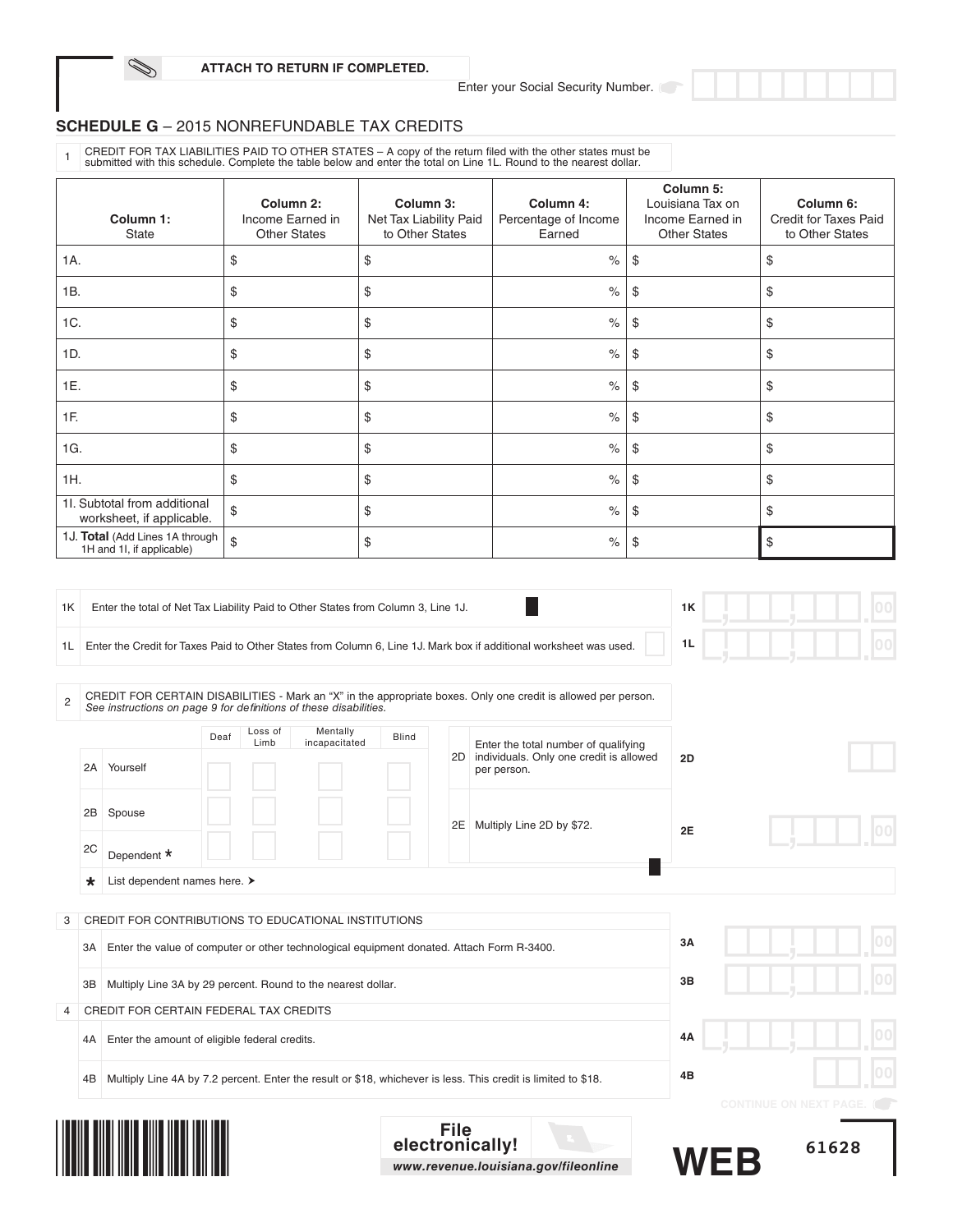Enter your Social Security Number.

L

## **SCHEDULE G** – 2015 NONREFUNDABLE TAX CREDITS CONTINUED

## **Additional Nonrefundable Credits**

Í

|                | Enter credit description and associated code, along with the dollar amount of credit claimed. See instructions beginning on page 9.<br><b>Credit Description</b> | <b>Credit Code</b> | <b>Amount prior to Reduction</b> |                        | <b>Amount of Credit Claimed</b> |
|----------------|------------------------------------------------------------------------------------------------------------------------------------------------------------------|--------------------|----------------------------------|------------------------|---------------------------------|
| 5              |                                                                                                                                                                  | 5A                 |                                  | 5<br>(010)             |                                 |
| 6              |                                                                                                                                                                  | 6A                 |                                  | 6                      |                                 |
| $\overline{7}$ |                                                                                                                                                                  | <b>7A</b>          |                                  | $\overline{7}$         |                                 |
| 8              |                                                                                                                                                                  | <b>8A</b>          |                                  | 8                      |                                 |
| 9              |                                                                                                                                                                  | 9A                 |                                  | $\overline{100}$<br>9  |                                 |
| 10             |                                                                                                                                                                  | 10A                |                                  | $\overline{100}$<br>10 |                                 |
| 11             | OTHER NONREFUNDABLE TAX CREDITS - Add Lines 1L, 2E, 3B, 4B, and 5 through 10. Also, enter this amount on<br>Form IT-540, Line 14.                                | 11                 |                                  |                        |                                 |
|                | Additional Nonrefundable Credits listed in the Tax Credit Registry                                                                                               |                    |                                  |                        |                                 |



| <b>Description</b>               | Code | <b>Description</b>                 | Code | <b>Description</b>                               | Code | <b>Description</b>            | Code |
|----------------------------------|------|------------------------------------|------|--------------------------------------------------|------|-------------------------------|------|
| Premium Tax                      | 100  | Donations of Materials, Equipment, | 175  | Neighborhood Assistance                          | 230  | Capital Company               | 257  |
| <b>Commercial Fishing</b>        | 105  | Advisors, Instructors              |      | Research and Development                         | 231  | <b>LCDFI</b>                  | 258  |
| <b>Family Responsibility</b>     | 110  | Other                              | 199  | Cane River Heritage                              | 232  | <b>New Markets</b>            | 259  |
| Small Town Doctor/Dentist        | 115  | Atchafalaya Trace                  | 200  | LA Community Economic Dev.                       | 234  | <b>Brownfields Investor</b>   |      |
| <b>Bone Marrow</b>               | 120  | Organ Donation                     | 202  | Apprenticeship                                   | 236  |                               | 260  |
| <b>Law Enforcement Education</b> | 125  | Household Expense for Physically   | 204  | Ports of Louisiana Investor                      | 238  | Motion Picture Infrastructure | 261  |
| First Time Drug Offenders        | 130  | and Mentally Incapable Persons     |      |                                                  |      | Angel Investor                | 262  |
| <b>Bulletproof Vest</b>          | 135  | Previously Unemployed              | 208  | Ports of Louisiana Import<br><b>Export Cargo</b> | 240  | Other                         | 299  |
| Nonviolent Offenders             | 140  | <b>Recycling Credit</b>            | 210  |                                                  |      | Biomed/University Research    | 300  |
| Owner of Newly Constructed       |      | <b>Basic Skills Training</b>       | 212  | Motion Picture Investment                        | 251  |                               |      |
| Accessible Home                  | 145  | New Jobs Credit                    | 224  | Research and Development                         | 252  | <b>Tax Equalization</b>       | 305  |
| <b>Qualified Playgrounds</b>     | 150  | <b>Refunds by Utilities</b>        | 226  | <b>Historic Structures</b>                       | 253  | Manufacturing Establishments  | 310  |
| Debt Issuance                    | 155  | Eligible Re-entrants               | 228  | Digital Interactive Media                        | 254  | Enterprise Zone               | 315  |
|                                  |      |                                    |      | Motion Picture Resident                          | 256  | Other                         | 399  |

## **SCHEDULE H –** 2015 MODIFIED FEDERAL INCOME TAX DEDUCTION

|  | Enter the amount of your federal income tax liability as shown on the Federal Income Tax<br>Deduction Worksheet, page 2.                                            |  |  |  |  |
|--|---------------------------------------------------------------------------------------------------------------------------------------------------------------------|--|--|--|--|
|  | Enter the amount of federal disaster credits allowed by IRS.                                                                                                        |  |  |  |  |
|  | Add Line 1 and Line 2. Also, enter this amount on Form IT-540, Line 9, and mark the box on Line<br>9 to indicate that your income tax deduction has been increased. |  |  |  |  |



**File electronically!** *www.revenue.louisiana.gov/fileonline*

Motion Picture Resident

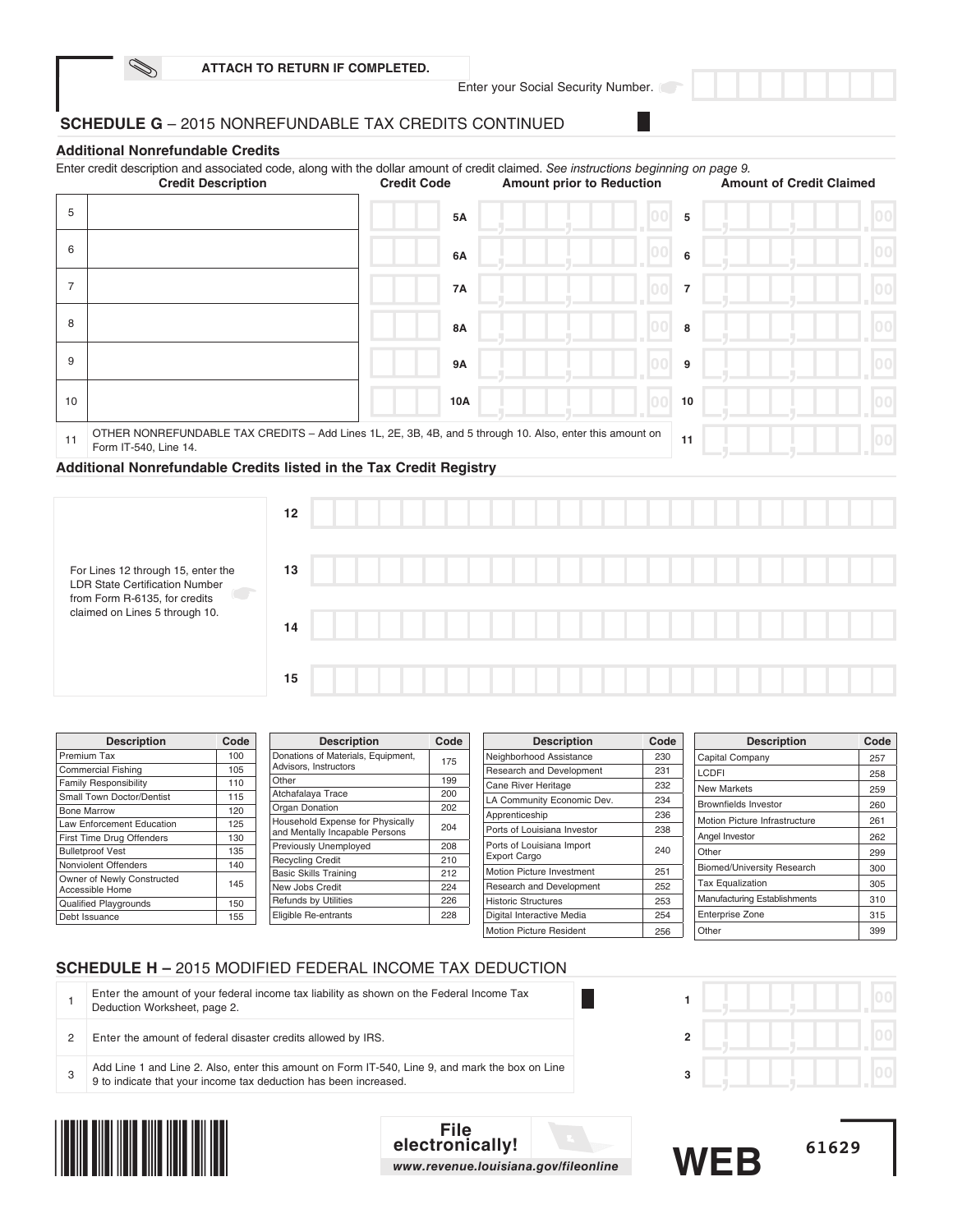#### **ATTACH TO RETURN IF COMPLETED.**

### 2015 Louisiana Refundable Child Care Credit Worksheet (For use with Form IT-540)

## **Your Federal Adjusted Gross Income must be \$25,000 or less in order to complete this form. See instructions on page 14.**

**1. Care Provider Information Schedule –** Complete columns A through D for each person or organization that provided care to your child. You may use Federal Form W-10, supplied by your provider, to obtain the information. If your care provider does not provide a Federal Form W-10, complete those parts of the Care Provider Information Schedule for which you have the information. You must follow the same rules of "Due Diligence" as the IRS requires if you do not have all of the care provider information. See IRS 2015 Publication 503 for information on "Due Diligence." If additional lines are required for Lines 1 or 2, attach a schedule. Falsification of any information provided on this form constitutes fraud and can result **in criminal penalties.**

#### **Care Provider Information Schedule**

| A                    | в                                                                   | C                                  | D                                  |
|----------------------|---------------------------------------------------------------------|------------------------------------|------------------------------------|
| Care provider's name | Address (number, street, apartment<br>number, city, state, and ZIP) | Identifying number<br>(SSN or EIN) | Amount paid<br>(See instructions.) |
|                      |                                                                     |                                    | .00                                |
|                      |                                                                     |                                    | .00                                |
|                      |                                                                     |                                    | .00                                |
|                      |                                                                     |                                    | .00                                |
|                      |                                                                     |                                    | .00                                |

#### 2. For each child under age 13, enter their name in column E, their Social Security Number in column F, and the amount of Qualified Expenses you incurred and paid in 2015 in column G. See the definitions on page 14 for information on Qualified Expenses.

|       |                                  |                                               | G                                                                                          |  |  |
|-------|----------------------------------|-----------------------------------------------|--------------------------------------------------------------------------------------------|--|--|
| First | Qualifying person's name<br>Last | Qualifying person's<br>Social Security Number | Qualified expenses you<br>incurred and paid in 2015 for<br>the person listed in column (E) |  |  |
|       |                                  |                                               | .00.                                                                                       |  |  |
|       |                                  |                                               | .00.                                                                                       |  |  |
|       |                                  |                                               | .00.                                                                                       |  |  |
|       |                                  |                                               | .00.                                                                                       |  |  |
|       |                                  |                                               | .00.                                                                                       |  |  |

| 3  | Add the amounts in column G, Line 2. Do not enter more than \$3,000 for one qualifying person or<br>\$6,000 for two or more persons. Enter this amount here and on Form IT-540, Line 19A.          |                                                                                      |                                                          | $\mathbf{a}$ |                | .00  |
|----|----------------------------------------------------------------------------------------------------------------------------------------------------------------------------------------------------|--------------------------------------------------------------------------------------|----------------------------------------------------------|--------------|----------------|------|
| 4  | Enter your earned income. See the definitions on page 14.                                                                                                                                          |                                                                                      |                                                          | 4            |                | .00  |
| 5  | If married filing jointly, enter your spouse's earned income (if your spouse was a student or was)<br>disabled, see IRS Publication 503). All other filing statuses, enter the amount from Line 4. |                                                                                      |                                                          | 5            |                | .00  |
| 6  | Enter the smallest of Lines 3, 4, or 5. Enter this amount on Form IT-540, Line 19B.                                                                                                                |                                                                                      |                                                          | 6            |                | .00  |
|    | Enter your Federal Adjusted Gross Income from Form IT-540, Line 7, or Schedule E, Line 1 if filed.                                                                                                 |                                                                                      | 7                                                        |              | .00.           |      |
| 8  | Enter on Line 8 the decimal amount shown below that applies to the amount on Line 7.<br>If Line 7 is:<br>over<br>\$0<br>\$15,000<br>\$17,000<br>\$19,000<br>\$21,000<br>\$23,000                   | but not over<br>\$15,000<br>\$17,000<br>\$19,000<br>\$21,000<br>\$23,000<br>\$25,000 | decimal amount<br>.35<br>.34<br>.33<br>.32<br>.31<br>.30 | 8            | $\mathsf{X}$ . |      |
| 9  | Multiply Line 6 by the decimal amount on Line 8.                                                                                                                                                   |                                                                                      |                                                          | 9            |                | .00. |
| 10 | Multiply Line 9 by 50 percent and enter this amount on Line 11.                                                                                                                                    |                                                                                      |                                                          | 10           | X .50          |      |
| 11 | Enter this amount on Form IT-540, Line 19.                                                                                                                                                         |                                                                                      |                                                          | 11           |                | .00  |



**<sup>61615</sup> WEB**